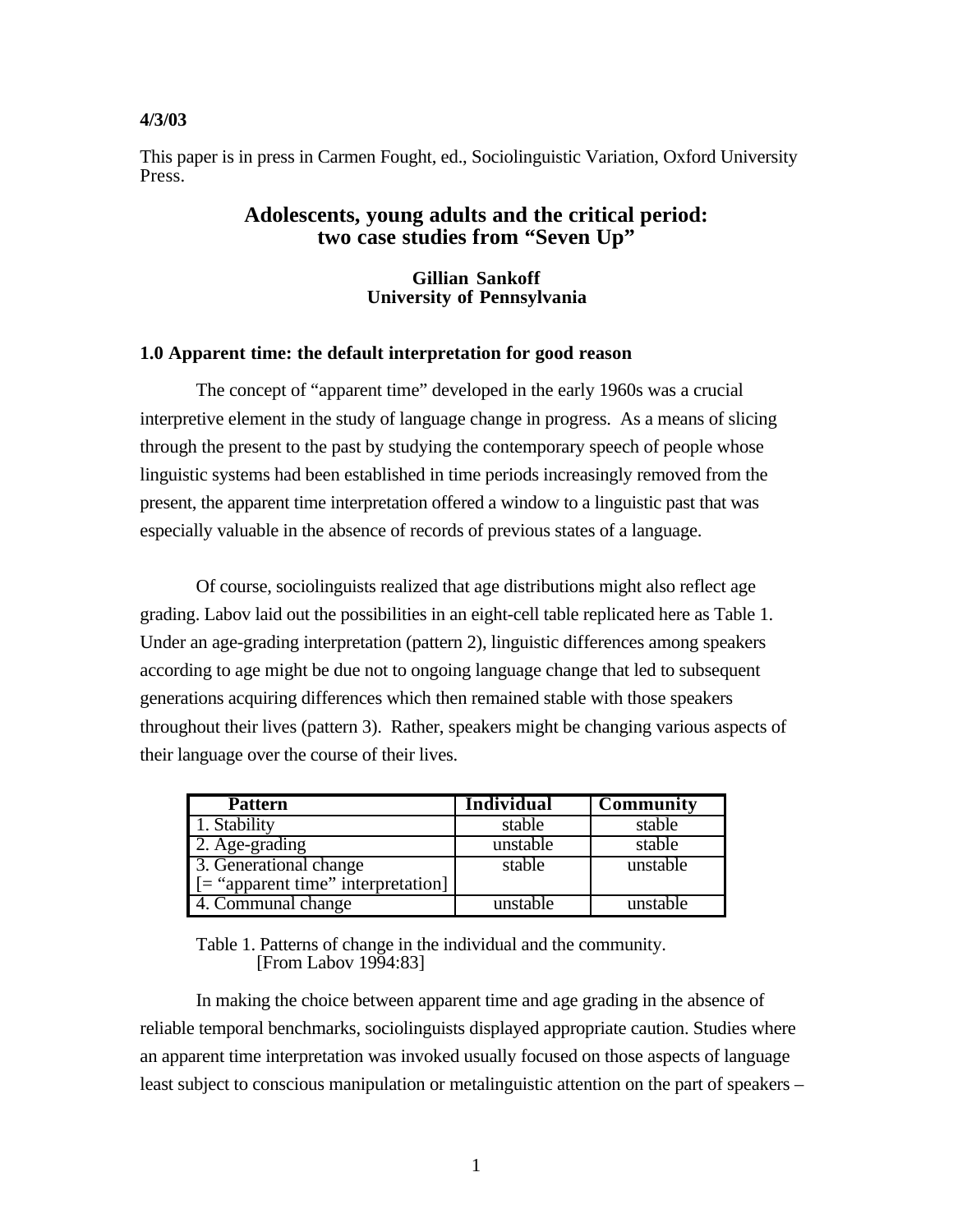phonology rather than lexicon, for example. Researchers were also careful to point out that there might be an effect of age grading combined with change in progress. Within the domain of phonology, and with all these caveats, most studies tended to take apparent time as the default interpretation.

## **2.0 Glasgow glottal stop: is age grading reasonable?**

Macaulay's report on the use of glottal stop as a variant of the /t/ phoneme in Glasgow (1977) was a clear and well documented case in which the apparent time interpretation appeared not to be the reasonable default. Macaulay's data were drawn from an elegantly constructed, balanced sample in which children 10 and 15 years old from four social class backgrounds were selected from Glasgow schools representing the different social class groups. These social class groups, labelled 1 for upper class, 2a and 2b for upper and lower middle class respectively, and 3 for working class, were each represented by 12 speakers (2 male and 2 female speakers in each age bracket). The data are displayed in Figures 1 and 2.

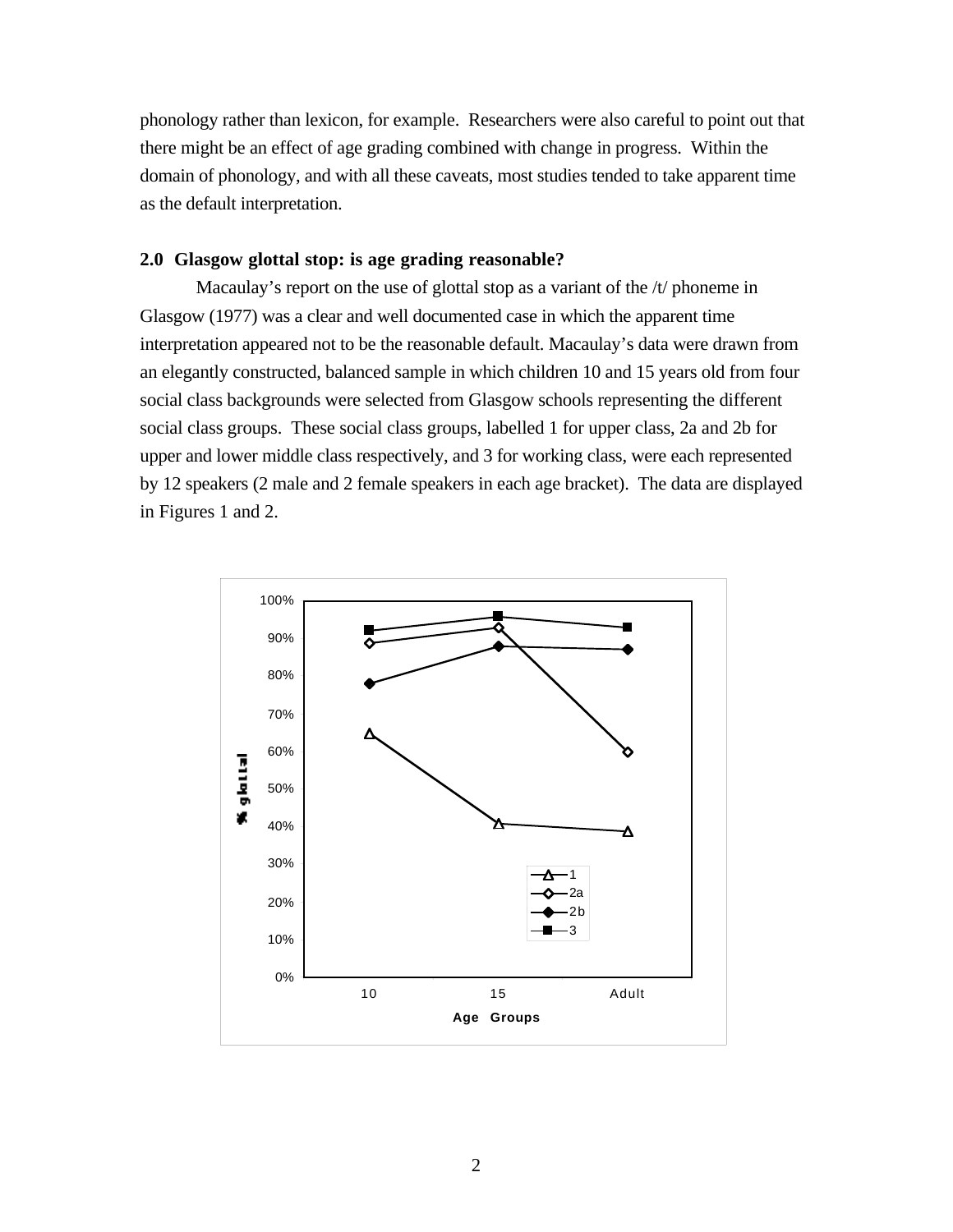Figure 1. Percentages of glottal stop variants of /t/ for male Glasgow speakers, ages 10, 15 and Adults (fathers of the boys), according to four social classes [data reported in Macaulay 1977, pp.174 -176].



Figure 2. Percentages of glottal stop variants of /t/ for female Glasgow speakers, ages 10, 15 and Adults (mothers of the girls), according to four social classes [from Macaulay 1977, pp.174-176].

We observe great stability in groups 2b and 3, in that for both male and female speakers, high levels of glottal stop usage are reported for all three age groups. At the other end of the social scale, we see that upper class adults are preponderant users of the [t] variant, with relatively low use of the glottal variant, that their 15 year old children use more glottal stop, and their youngest children, the 10 year olds, use even more glottal stop. Under an apparent time interpretation, this would mean that glottal stop is a change in progress – that the adult upper class speakers have gone through life with the low level of glottal stop use they now display, and that their children will continue to use high levels of glottal stop as they age. The differential behavior of boys and girls in group 2a, however, leads to a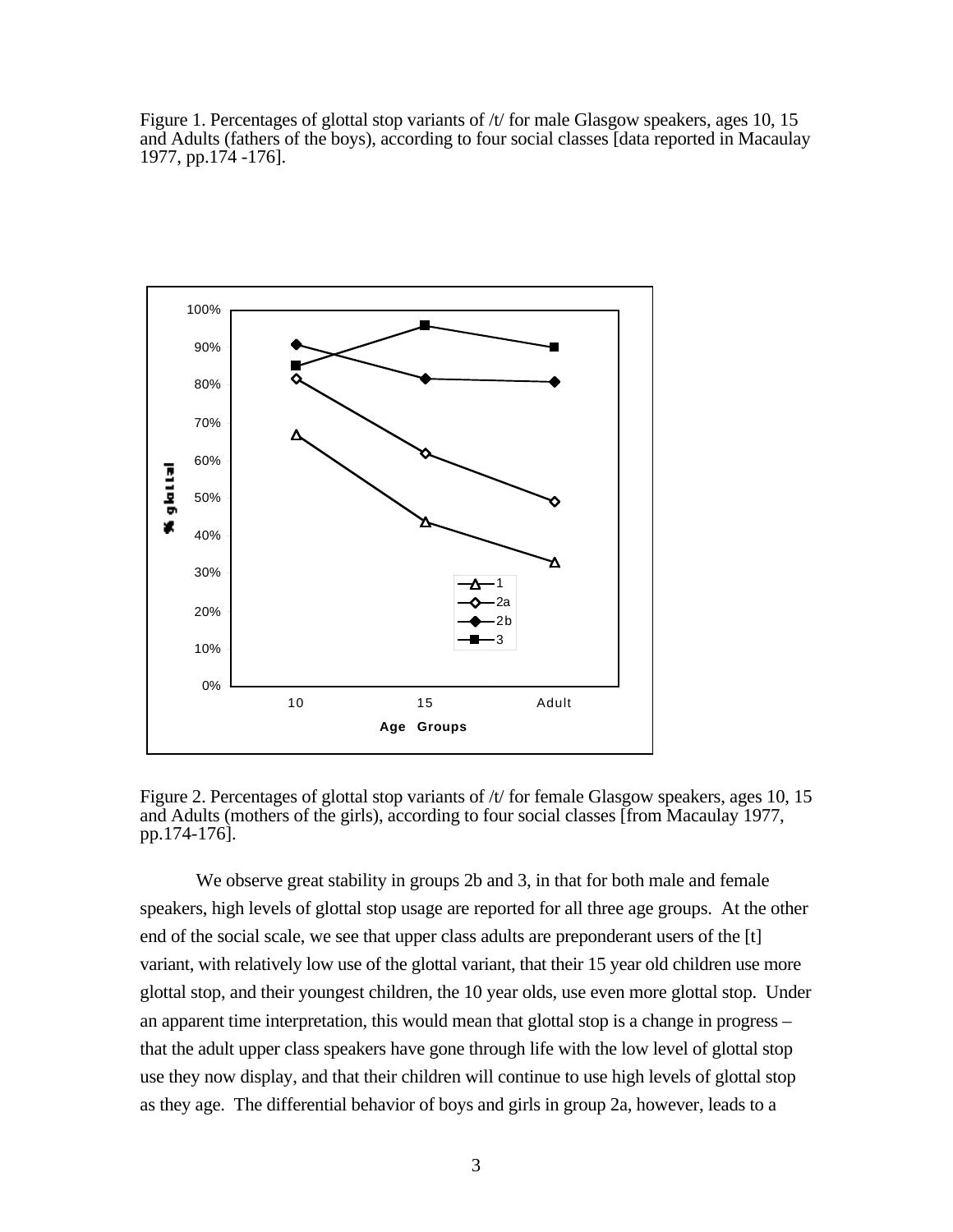different conclusion, especially in light of the fact that [t] is the standard variant. We see in Figure 1 that the boys of all but the highest class show a slight increase in the non-standard variant between ages 10 and 15, but that a sharp decline is then registered for adult men, holders of white collar jobs where the standard language is valued. This pattern, I believe, is best interpreted as a withdrawal from general use of glottal stop in the vernacular on the part of middle class speakers as they get ready to enter the labor force. Among female speakers, the pattern is even stronger in that adolescent girls from both groups 1 and 2a begin to decrease their use of glottal stop, continuing to do so as adult women who, in these two groups, end up with lower levels than the men. No significant sex differences are registered among members of groups 2b and 3.

Though the age-grading interpretation of glottal stop in Glasgow appears the more likely on social grounds, the plausibility of such an interpretation is very difficult to gauge in the absence of independent evidence of what speakers can and cannot, do and do not change during the course of their lives. Lenneberg's (1957) argument that there is a maturationally based, critical period for language acquisition has been convincingly supported by research over the past 40 years, and there seems no viable alternative to the finding that people form their basic linguistic systems as children, making only minor alterations later in life. Studies focusing on adolescents, however, suggest that linguistic alterations carried out at this stage in people's lives may be of considerable sociolinguistic importance (Labov 1976; Kerswill 1996; Eckert 1999). It is clear that longitudinal sociolinguistic research, including both panel and trend comparisons, is needed to clarify the situation.

#### **3.0 A pilot panel study of phonological change**

The current paper is intended as a contribution to the general project of discovering the nature of speakers' abilities and propensities to modify their linguistic systems after early childhood. It analyzes panel data taken from a unique video document in the public domain: the film series known as "7 and Up". British filmmaker Michael Apted filmed interviews with 14 children who were 7 years old in 1963. He has gone on to film a subset of this group every seven years since that time, the latest including a majority of the members of the original group at age 42 in 1999. For this paper, I carried out a study of phonological variation in the speech of two of the boys between the ages of 7 and 35, examined as a longitudinal study in order to address the question of the extent to which people can and do effect changes in their phonological systems in adolescence and young adulthood.

4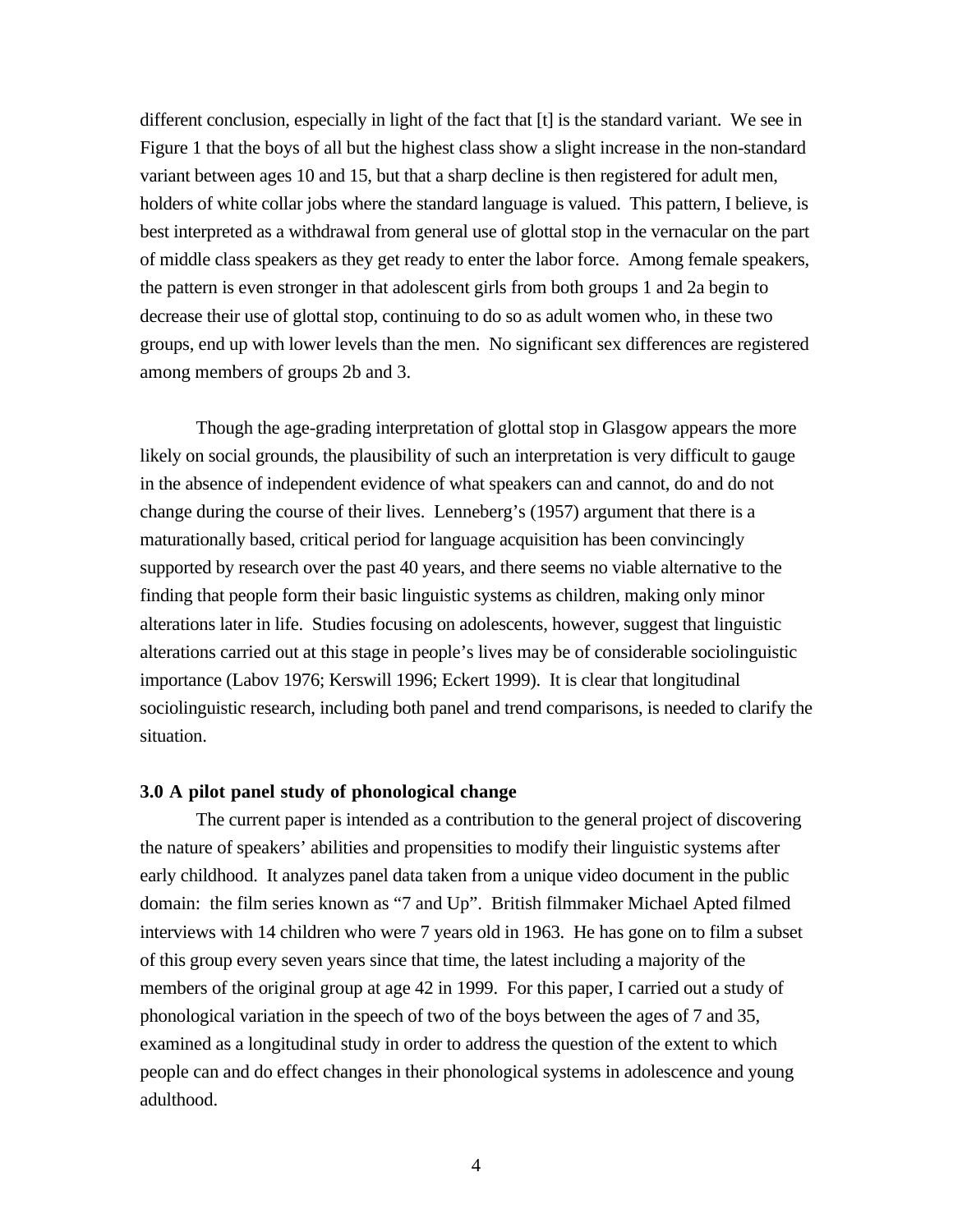### **3.1 The speakers**

In the initial film devoted to the 7-year olds, there were two children from the North of England: Neil, a lower middle class boy growing up in a suburb of Liverpool; and Nicholas, a farmer's son from Yorkshire whose social class background is not entirely clear. What is stressed in the case of Nicholas is his rural origins: at the age of 7 he was the only child of his age in his village, and was attending a one-room village school four miles from his home. It seems Nicholas was firmly anchored in his local dialect throughout childhood and adolescence. At 14, he was at a Yorkshire boarding school and tells us that although he's been to Leeds (a Northern city) "a couple of times", he has never been to Manchester, and to London only once, when at the age of 7 he and the other children in the documentary were brought to London to spend the day at the zoo and at a party and playground together. Both Nicholas and Neil were geographically and socially confined to the environment of their families and locality until the age of 16.

In terms of their subsequent linguistic influences, both experienced geographic and social mobility. Nicholas was upwardly mobile, studying physics at Oxford, where at age 17 he met his future wife, a southern dialect speaker. At age 26, Ph.D. in physics in hand, they emigrated to the U.S. where Nicholas took up an assistant professorship in a major Midwestern university. Neil, on the other hand, experienced downward mobility. Disappointed not to have been accepted at Cambridge, he attended Aberdeen University for only one semester. He then held a series of odd jobs, working in construction in London at age 21), but was mainly unemployed and living for periods of months in various parts of the country including Wales and the At 28, Scottish Highlands, where he was living when filmed at age 28, and At 35, he was still unemployed, but had a stable residence in a Council flat in the Shetlands, where he was somewhat integrated into the local community

## **3.2 Broad-A.**

The first feature I investigated – the "Broad-A" – is one of potentially great interest because of the clear difference between the native dialects of the two speakers, on the one hand, and the Southern-dialect standard on the other. Though Northern and Southern dialects share a lengthened, low back /[a:]/ before syllable-final /r/ as in *car* or *smart*, as well as with following /l/ as in *half* or *palm*, they differ in that for many other words, non-Southern dialects have a fronter, shorter /a/ where Southern dialects have Broad-A. Thus, for Northern speakers, /a/ in *path* and *grass* sounds like /a/ in *pat* or *grab*; Southern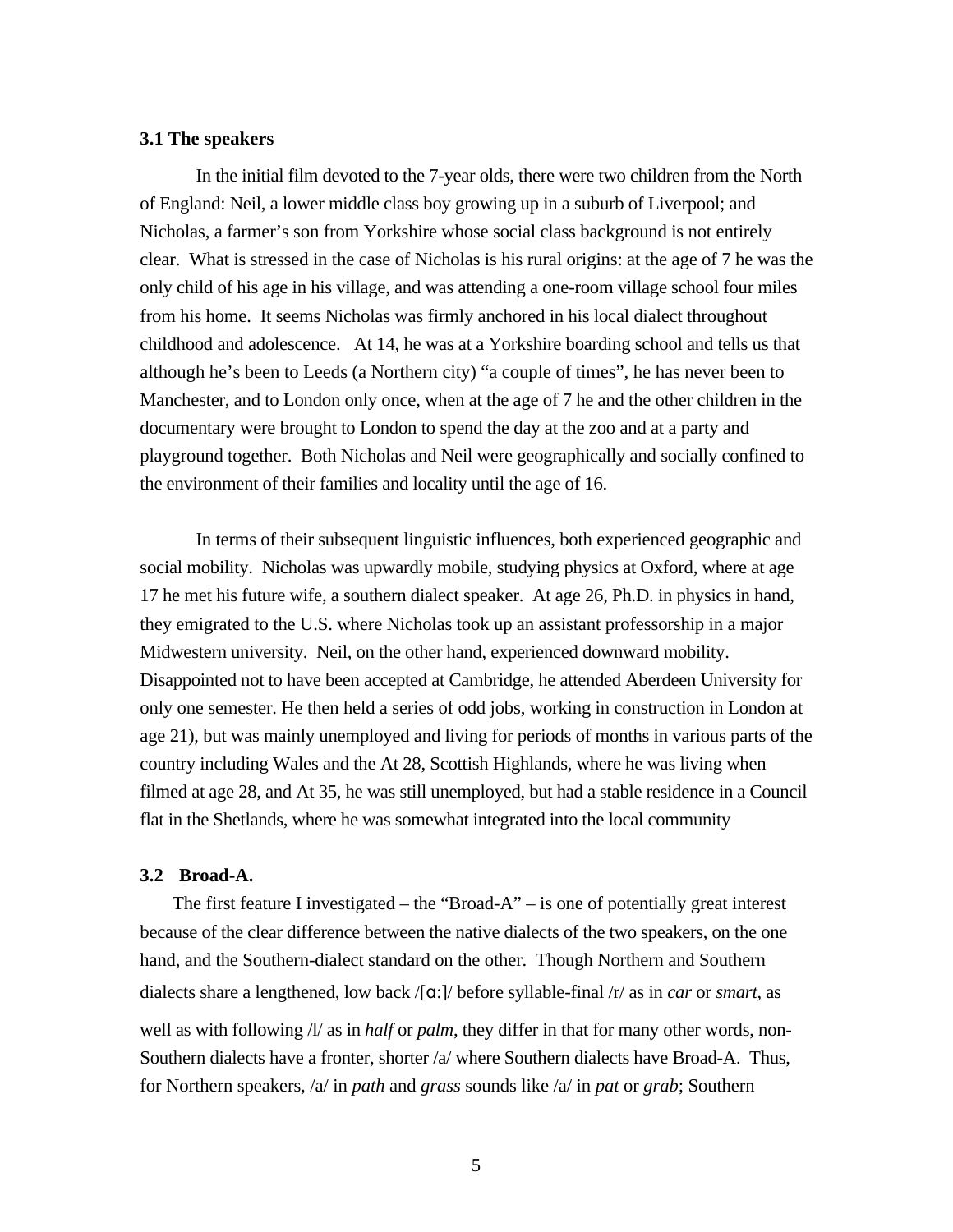speakers pronounce *path* and *grass* to sound like the /a/ in *car*. The Broad-A word class is to some extent defined phonetically, in that  $\alpha$  is often Broad following fricatives and nasals. However, as Trudgill points out, there are many exceptions to this . . . For example, *mass* is pronounced with Broad-A when it refers to the Catholic *Mass*, but with Short-A in *mass* as in physics; *plant* has Broad-A, but *ant* is short (*Aunt* being Broad).

Unfortunately, the number of instances of potential Broad-A in the speech segments available on the films was very small: a total of 19 tokens for Neil and 14 for Nicholas, across all time periods. These are listed in Table 2. With very low token numbers, especially for ages 7 and 14, it is not really possible to say for certain that either boy used no Broad-A as a child or adolescent. It would, however, have been very surprising to find this feature at a time when the children were completely immersed in their local dialect areas. Indeed, the four tokens for Nicholas show only the [a] vowel in these words. And Neil's two tokens – both of the word *grass* [gras] – at the age of 7 are spontaneous and unselfconscious uses of the Northern pronunciation.

| Age             | Neil (Liverpool)                                                                           | <b>Nicholas (Yorkshire)</b>                  |
|-----------------|--------------------------------------------------------------------------------------------|----------------------------------------------|
|                 | grass, grass                                                                               | last, last, answer, answer                   |
| 14              |                                                                                            | answer, asking                               |
| 21              | past                                                                                       | answer, answer                               |
| 28              | $\overline{\text{last}}$ , last, last<br>path, chance, after                               | answer, after<br>chance, chance, chance (.5) |
| $\overline{35}$ | chances $(.5)$ , last, past<br>after, after, after,<br>answer, answer<br>last*, moustache* | chances                                      |

Table 2. All tokens of words in the "Broad A" class (for Southern British speech) occurring in the samples from Neil and Nicholas, ages  $7 - 35$ . Bold type = pronunciation with Broad A; otherwise pronounced with Short A (1 token of *chance* for each speaker seemed intermediate in pronunciation and was rated  $0.5$ .  $* =$  two tokens in speech directed to local community members, not to the interviewer.

What about the post-adolescent period? Have Neil and Nicholas adopted the Southern Broad-A pattern in the 19 years since they left their northern dialect homes at age 16? In the case of Nicholas, it looks as if there has been little change in his childhood pattern. Seven of the 8 candidate Broad-A words that we have in his speech since the age of 21 are solid Short-A pronunciations. From age 16 to 26, Nicholas was exposed to Southern dialect speech on a daily basis at Oxford. Nicholas' wife, a southern dialect speaker, tells us that she met him at Oxford when Nicholas was 17, and by the time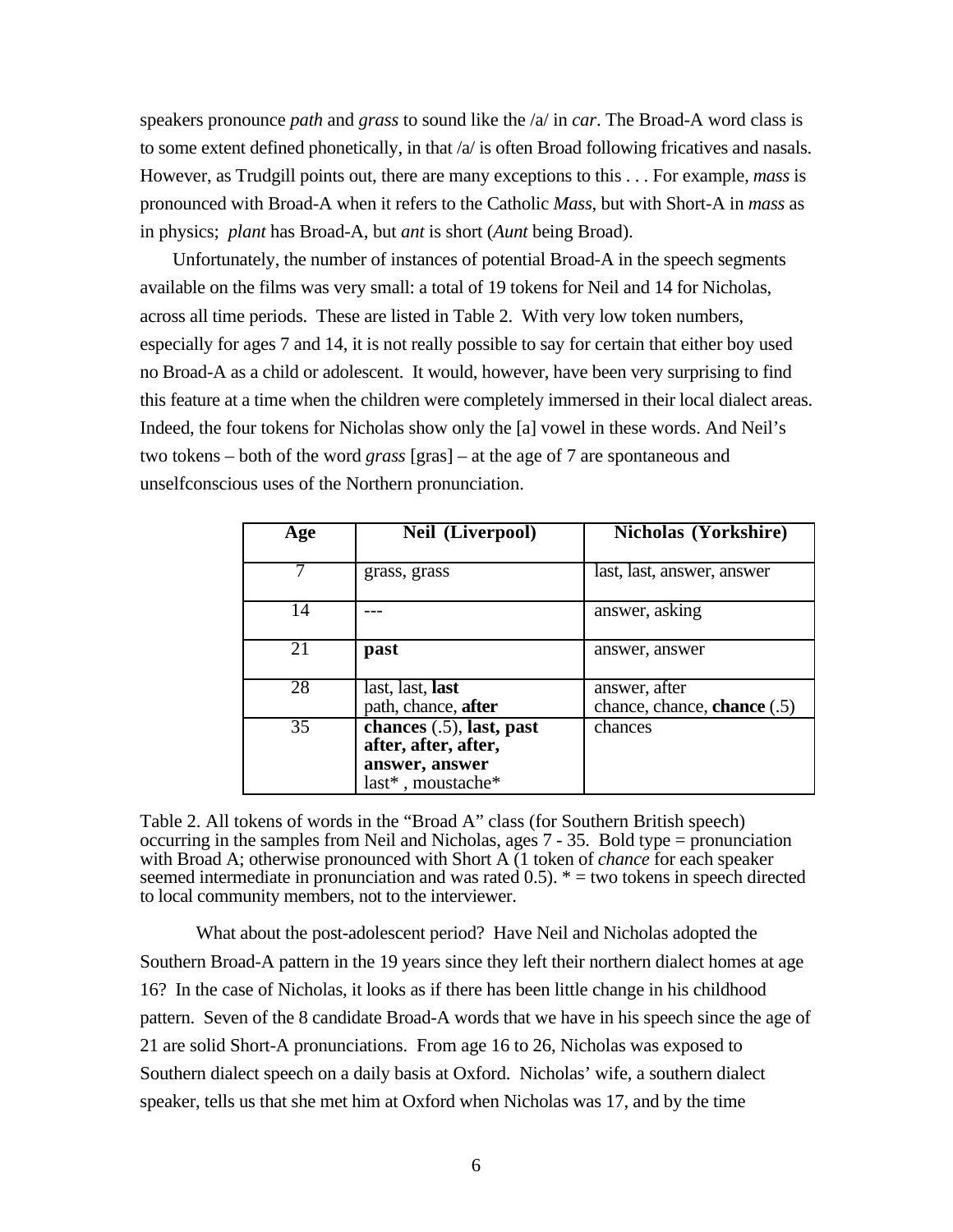Nicholas was recorded at age 28, they had been married for 4 years. It is not certain what should be made of the one token of an intermediate pronunciation – one of the three instances of the word *chance* recorded at age 28. Continuing to live in the U.S. through age 35, Nicholas would not be hearing Broad-A regularly from the Americans around him, although he would still having been hearing his wife's use of the Broad-A word class. Whether we should attribute Nicholas' one short token at age 35 to conservatism of his Northern system, or to the reinforcement of living in the U.S. is not immediately evident – perhaps there is some influence from both.

As for Neil, we unfortunately have no adolescent data on Southern Broad-A class words. At 21, on the film clip recorded in London, Neil uses one instance of Broad-A in the word *past* [p**a**:st]. At 28, 2 of the 6 tokens receive a Broad-A pronunciation. But it is at age 35 that we see a real shift, a lengthy interview with Neil being the result of the great interest viewers of the "28" film had in Neil. Of the eight potential Broad-A tokens Neil uses in being interviewed, only one instance of *chances* has an intermediate pronunciation, all the others being Broad. The two instances of Short-A pronunciation are in excited speech delivered to a fellow performer in the Christmas pantomime of the village where he is living in the Shetlands, a dialect region that shares the Northern Short-A pattern with Neil's childhood dialect. We see Neil, in costume, coming off the stage, laughing, and saying in what seems a very spontaneous, unmonitored remark:

(1) **Last** year my **moustache** fell off! (Neil, age 35, Shetlands)

Have Neil's travels resulted in his gradual elimination of childhood dialect features from the interview speech we must characterize (despite its emotional intensity and spontaneity) as "careful", while these features emerge in animated interaction with community members with whom he shares these features? Or are the Northern features still characteristic of his current vernacular, with the external Southern norm emerging only in interviews where he is monitoring his speech to sound more standard?

In terms of motivation, there are a number of questions we might ask: Are Neil and Nicholas struggling to become, or sound like, Broad-A speakers? Southern? Cultured? Accommodative of Southern interlocutors? I believe that if they were trying to sound like Broad-A speakers, they would likely have more  $[\alpha]$  tokens than they do, as well as some hypercorrection. It is important to note that no instances of hypercorrect Broad-A were noted for either speaker. Perhaps what we are seeing is rather a transfer of particular lexical items to a word class that already has some phonetic instantiations in speakers' grammars,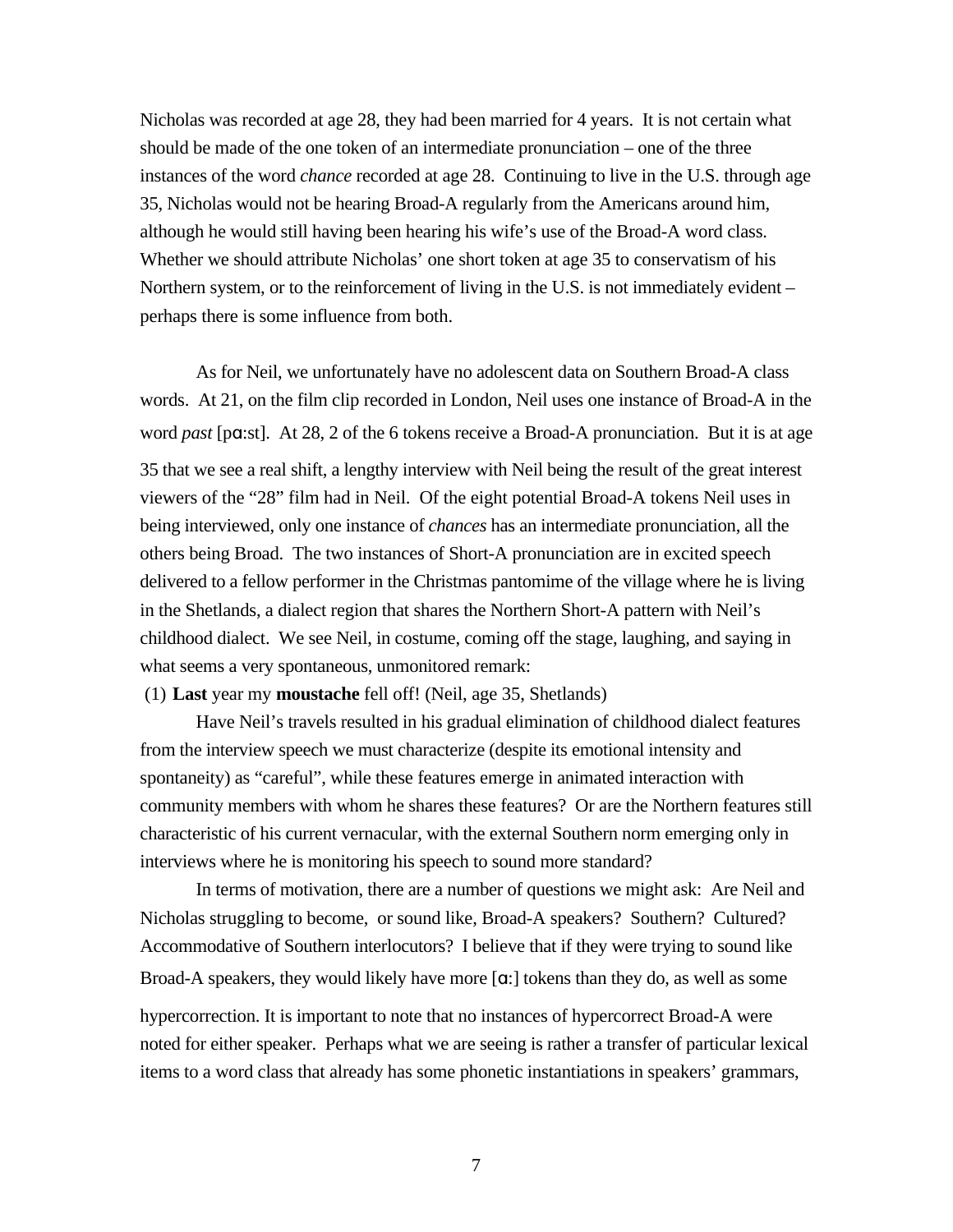in words like *palm* and *car*. These alternatives will be reconsidered below, after we have had an opportunity to examine a second phonological variable.

# **3.3 Short-U.**

Short U presents a case very different from that of Broad-A, in that the phonetic value of the Southern variant is not elsewhere instantiated in Northern dialect systems. In the history of the Southern British dialects, there was

"a phonemic split in the short-*u* class, one reflex retaining a relatively high quality (PUT), the other moving off towards some kind of non-high quality (CUT) . . . Of the *u:* words which have undergone shortening, those affected by [an earlier shortening process] joined ME short-*u* items in lowering (e.g. *blood*, *love*). On the other hand, those subject to later shortening apparently arrived too late in the u class to participate in lowering (e.g. *good*, *foot*)" (Harris 1996:12-13).<sup>1</sup>

Shortening seems to have begun in the  $16<sup>th</sup>$  century, and lowering in the  $17<sup>th</sup>$  (Harris 1996: 15). In Southern British English, the rounded Short-U words in Table 3 are among the very few in common usage that have not joined the enormous wedge class.<sup>2</sup> All but *cushion* begin with labials, a phonetic gesture associated with rounding, but initial labials did not prevent many other words from lowering and unrounding: *pus, bus, muss, but, much, pub, putt, mutt, puff,* and many others. Following (l) appeared favorable to retaining rounding in *pull*, *bull*, and *full*, but was overridden in words like *mull*, *dull*, *hull*, *gull*, etc.

| Words in which [U] was unrounded<br>in Southern British<br>and all colonial dialects | Words in which [U] stayed<br>rounded in Southern British<br>and all colonial dialects |
|--------------------------------------------------------------------------------------|---------------------------------------------------------------------------------------|
| but, pub, putt, mutt, gut, puff, muff, cuff, hut, bud,<br>shut, cut, gut, $\ldots$   | put, pudding                                                                          |
| mull, dull, hull, gull, lull, null, cull, sully, $\dots$                             | pull, bull, full                                                                      |
| pus, bus, muss, fuss, $\ldots$                                                       | puss                                                                                  |
| brush, hush, lush, crush, thrush, much, such,<br>gush, rush, $crush$ ,               | push, bush, bushel, cushion                                                           |

 $\overline{1}$ <sup>1</sup> Harris notes that this picture is somewhat oversimplified, but it is adequate for our purposes of characterizing the major differences between Northern (Harris' Type I) and Southern (Type II) dialects.

<sup>&</sup>lt;sup>2</sup> According to Harris, wedge today "is typical of most North American English but is now recessive in southern English. The vowel tends to be nearer low central å in Standard English English, ... with even fronter reflexes being found in vernacular southern English" (1996:13). And Macaulay (1988) notes that RP *much* tends to be homophonous with *match*, an observation with which I concur on the basis of listening to the upper class Southern speakers in the "7 to 35" films.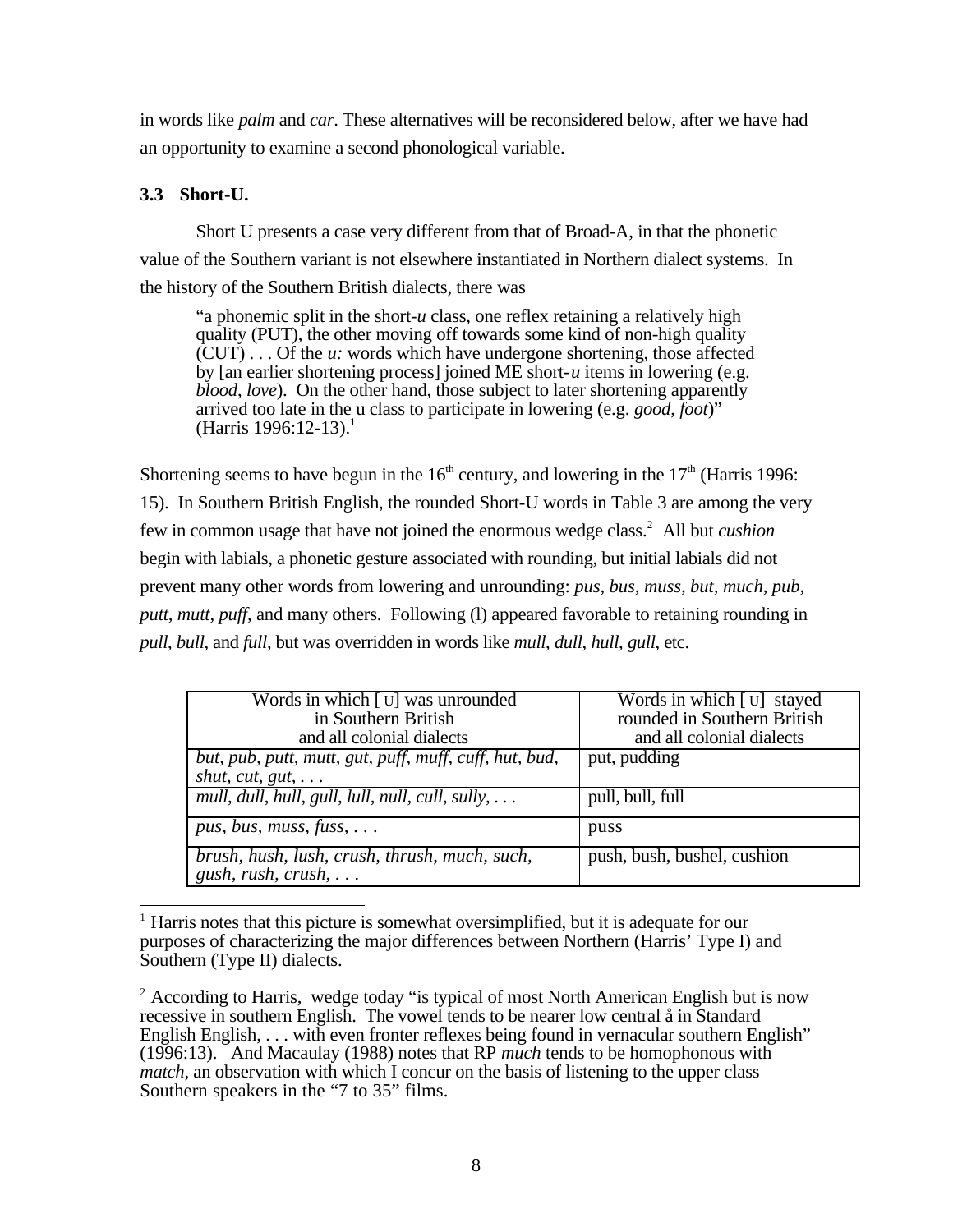| $\vert$ puck, buck, suck, tuck, luck, shuck, truck, |  |
|-----------------------------------------------------|--|
| cup, pup, sup(per), $\ldots$                        |  |
| $\mid$ gun, fun, sun, pun, bun, run,                |  |
| sum, rum, dumb, $crumb, \ldots$                     |  |
| $\mu$ trump, dump, rump, lump,                      |  |

Table 3. The few common words retaining [ U] in modern Southern (standard) English, compared with some of the many wedge-class words.

In Northern dialects, this unrounding never happened. All Short-U words remained in high back rounded position, as members of one, unitary word class, and the wedge phoneme is not part of the system. This class was joined by words from the original ME o: class – both *blood* and *good*. Whereas *buck* and *book* form a minimal pair in Southern English, they are homophonous with the *book* pronunciation in Northern dialects. The isogloss is shown on the map in Figure 3 (from Trudgill 1974:242).

For the Northern dialect speaker, then, acquiring the  $[\Lambda] \sim [U]$  distinction is

psycholinguistically very different from acquiring Broad A, because it involves creating a new category – in effect, "unmerging" (though historically, this is of course putting it backwards) the Short-U words. Labov (1994, Chapter 11) documents how rare splits are, as opposed to mergers, and in the historically well supported generalization that mergers spread at the expense of splits, amplifies the principle he attributes to Paul Garde: a merger cannot be reversed by mechanical means.

It is unlikely, however, that the "merged" dialect speaker, faced with the challenge of learning, or accommodating to a "split" dialect, envisions the process as one of unmerging a category. Rather, I believe that the Northern British speaker would conceive of the process as learning to pronounce this new sound, [√], learning to say *cup* as [k√p]. At the same time that individual speakers may, because of contacts with southern dialects, be influenced to alter their pronunciation, it appears that the Southern system has also been spreading northward. According to Trudgill, "the southern six-vowel system is gradually spreading northwards, and in this transition zone . . . some speakers have transferred or are transferring *particular words* from the [U] pronunciation to the [√] pronunciation" (1986:59). He sets out the scale in (2), in which the leftmost word, *but*, is the least likely for an intermediate dialect speaker to pronounce as  $[\Lambda]$ , and the rightmost word, come, is one of the earliest to be altered. It would be interesting to see whether individual speakers obey this same scale, but unfortunately, with the exception of one token of *come* and two of *up*, the other words listed by Trudgill do not occur in the later speech samples in our data.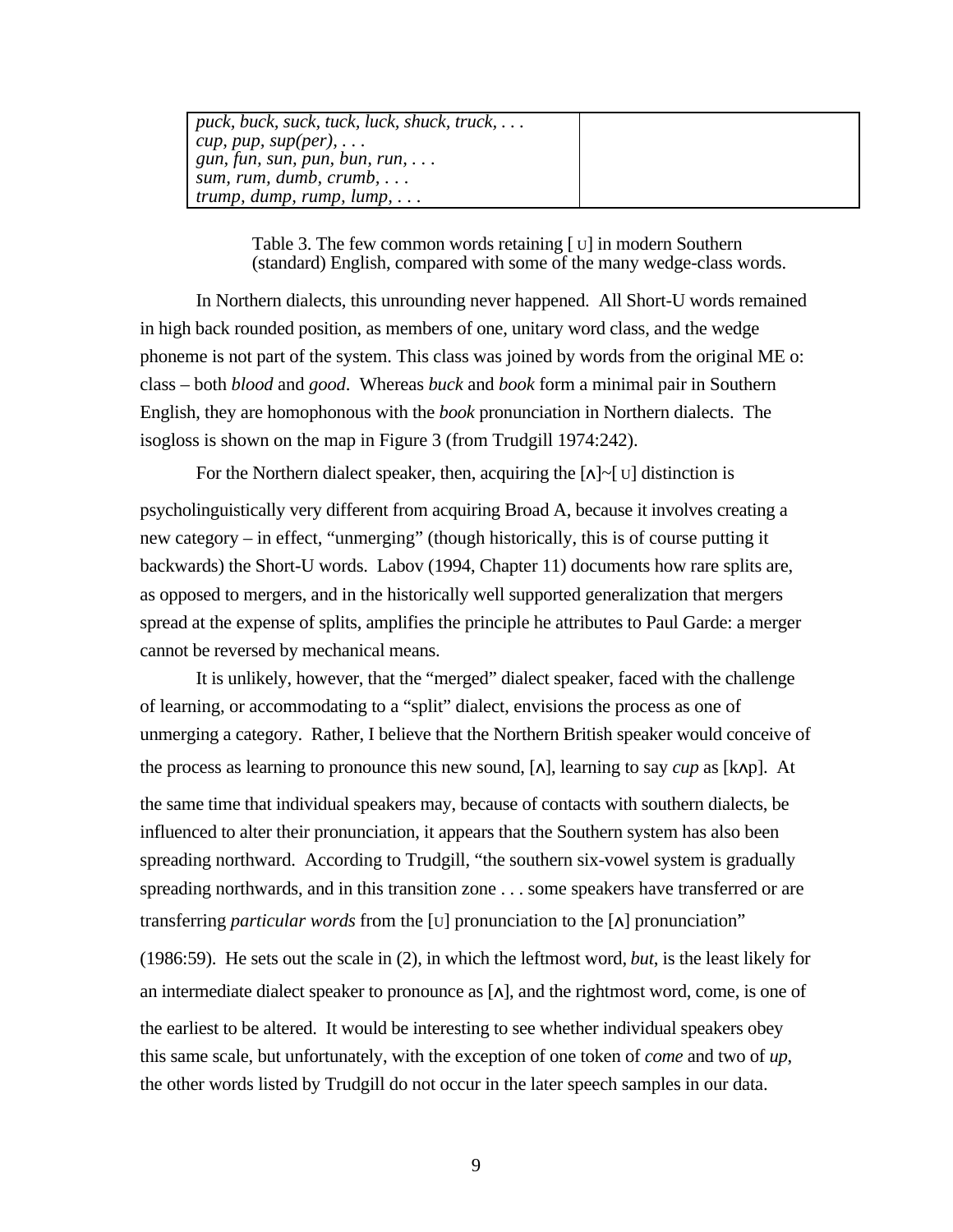In the only sociolinguistically detailed research on this phenomenon to date, Britain (1997; 2000) studied the ongoing change in the pronunciation of Short-U among adolescents in the Fens, an area considerably to the southeast of the regions native to Nicholas and Neil. Britain (2002:629- 30) tabulates the relative proportion of use of five phonetic variants for individual speakers: [U, U<sub>t</sub>,

ƒ , √3 , √ ], and analyzes the process as one of progressive convergence on an intermediate form, [ƒ].

As opposed to the "mixed dialect" in the transition zone as described by Trudgill above, the situation in the Fens would be one characterized by Chambers and Trudgill as a "fudged dialect" (Chambers & Trudgill 1980). Both from localities far north of the isogloss, neither Neil nor Nicholas would, in terms of their geographical origins, have grown up in either a "mixed" or a "fudged" dialect zone, however, in terms of their trajectories after leaving home, we may be able to see whether they as individuals adopt either of these patterns.

Before returning to the question of whether a person like Nicholas or Neil would have any interest in acquiring the  $[\Lambda] \sim [U]$  distinction, I will reviewing how they pronounce Short-U from age

7 to 35. A sample from Nicholas' 7-year old speech is given in (3), with the [U] vowels that we would expect of a Yorkshire speaker in the words *come* and *country*. In (4), 14-year old Nicholas again uses three (of three possible) fully rounded tokens.

(4 a) Oh I've been to Leeds a **couple** [kUpl] of times and--

- (b) haven't been to Manchester. And, I went to **Lon**don [lUndn] that-
- (c) with the **other** [U] -- wh-- when you did the first program
- (d) but that's the only time I've been. [Nicholas, age 14; Yorkshire]

Table 4 shows the entire Short-U data set for Nicholas for the five periods.<sup>3</sup> Through age 21, he had 16/16 tokens as fully rounded – apparently a solid Yorkshire speaker. However, we see some drastic changes in his 28 year old sample. First, the tokens are no longer so readily

<sup>(3)</sup> They'd like to **come** [kUm] out for a holiday in the **country** [kUntri:] [Nicholas age 7; Yorkshire]

<sup>&</sup>lt;sup>3</sup> I transcribed all of the speech from both speakers from the film, then selected the Short-U tokens, going back to code them on two widely separated occasions for degree of rounding. In selecting tokens, I omitted any that occurred in fully unstressed syllables, since reduction to shwa in unstressed syllables made moot any assessment of vowel quality. Thus, prefixes like *un*- or function words like *but* were not included unless they were pronounced with some degree of stress. Since texts available are not extensive, I have included all transcripts and coding in Appendix A, which will permit any reader to rent the video and assess the coding for her/himself.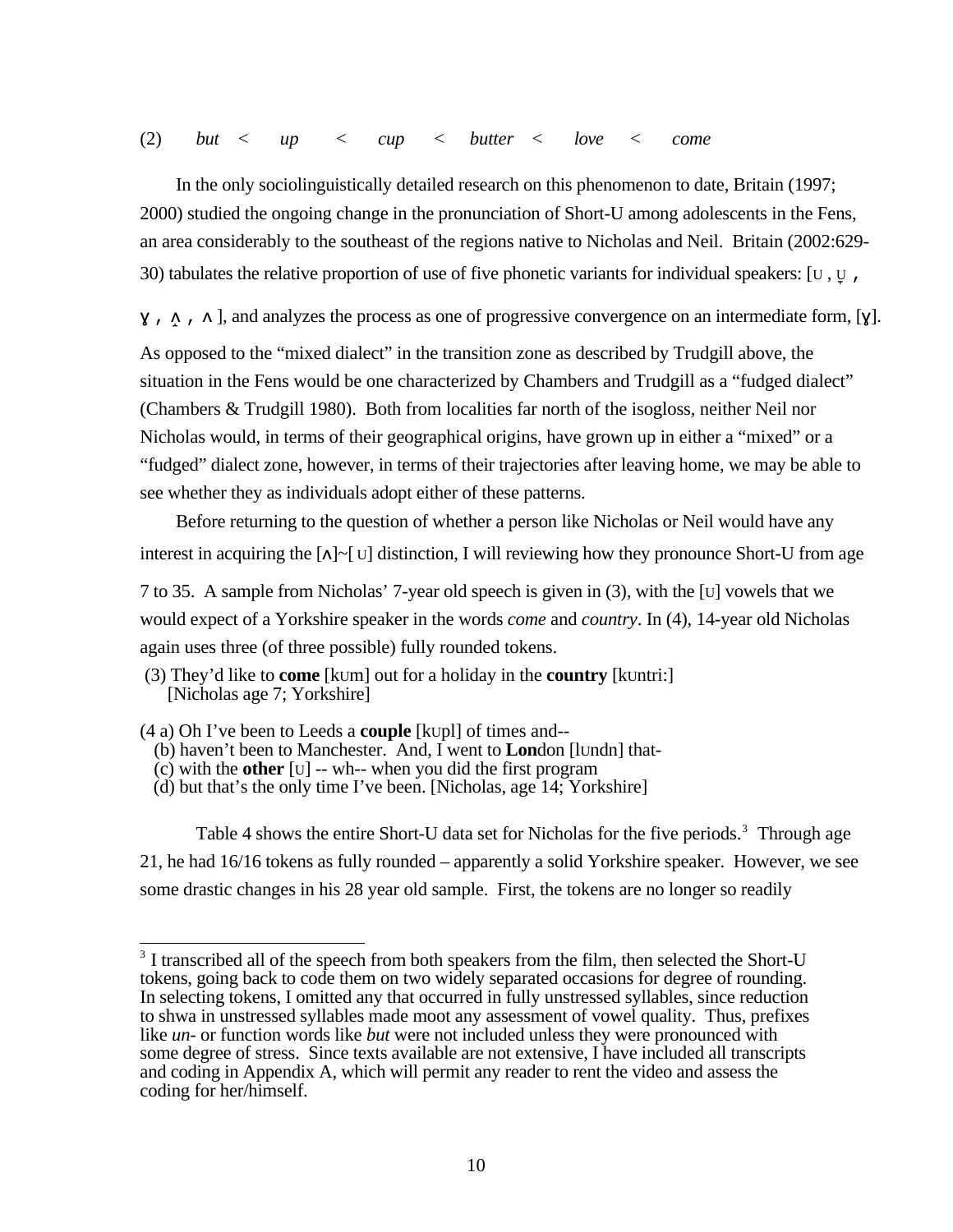characterizable in a binary fashion. Because many of them are phonetically intermediate, I classified the tokens according to a three-point scale.

| <u>Age</u> | U |  | Total |
|------------|---|--|-------|
|            |   |  |       |
|            |   |  |       |
|            |   |  |       |
|            |   |  |       |
| 35         |   |  |       |
| Total      |   |  |       |

Table 4. Rounded and unrounded Short-U for Nicholas, all data.

At age 28, only 4 or 12% of his 34 tokens are phonetically similar to his earlier, fully rounded pronunciation, and the situation has remained stable at 35. Nor are individual words in Nicholas' 28-year old data pronounced consistently as far as Short-U is concerned. In (5), we see two instances of the word *much*, the first fully unrounded; the second fully rounded.

 $(5)$  I didn't achieve very **much**  $[m \Delta \tilde{c}]$  but,

I'm not worrying about it very **much** [muč]. (Nicholas age 28, after 2 years in Wisconsin)

What can we infer about what has gone on linguistically? Has Nicholas adopted a new phonetic target across the board for his entire short high back rounded word class? If so, this new target should be used not only for the words that are unrounded for southern dialect speakers, but also for the other words in the larger, Northern high back rounded class: *book*, *look*, *put*, etc. A classic strategy for a putative un-merger might be to try to blur the distinction, adopting an intermediate form as we have in fact observed in Nicholas' 28-year old speech<sup>4</sup>. In other words, if it were only a matter of phonetically modifying [U], withdrawing from its extreme peripherality and rounding to make it more centralized, we would expect hypercorrection.<sup>5</sup> But whereas the word

 4 Some Anglophone L2 speakers of French pronounce the vowel of both *le* and *la* in such a way as to blur the vowel quality distinction, a solution they may find handy when not quite certain which gender to assign.

<sup>&</sup>lt;sup>5</sup> Throughout my childhood and adolescence I had intimate and regular contact with my maternal grandmother, Margery Gill, an unreconstructed Northern dialect speaker who went through life with variable hypercorrection of Short-U words. Born in the town of Eccles just outside Manchester, she emigrated to Canada at the age of 25 and remained in Canada, without ever a return visit, until her death more than 50 years later. Her speech was full of sporadic hypercorrections. I remember hearing [p∧t]. for *put*, both [b∧k] and [bu:k] for *book*, as well as many others. Her strategy appeared to be to avoid the hated [U] sound at all costs. But it was only as a grown woman, many years after my grandmother had died, that I figured out that what appeared to me to be an exotic word in her vocabulary was in fact an ordinary lexical item we shared. A professional seamstress, my grandmother frequently had occasion to refer to an item I called a *snap*, often used in sewing instead of a button.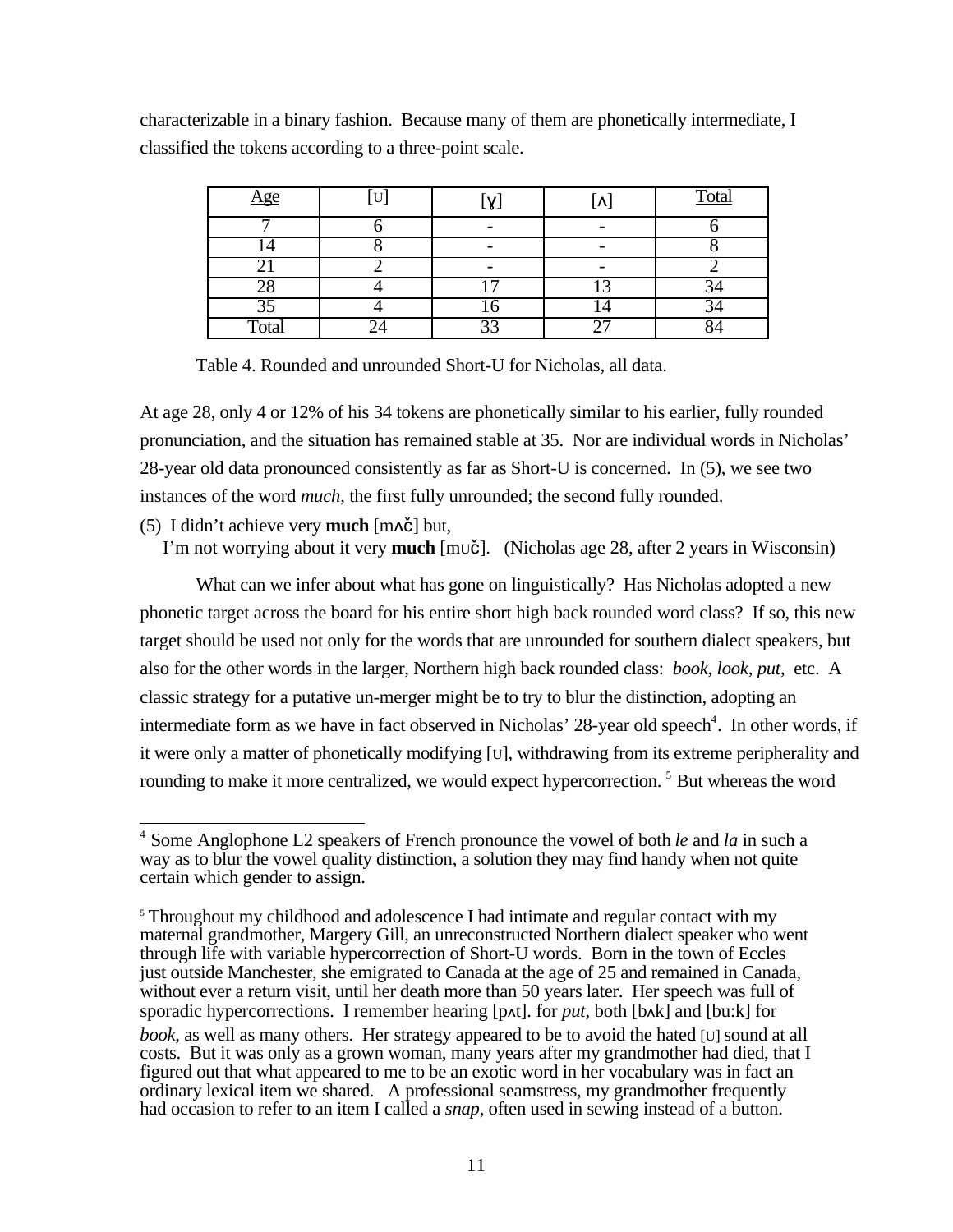*country*, clearly [U] in his two 7-year old segments, is altogether lower and unrounded in a 28-year old segment from Nicholas, he retains [U] firmly in place in word like *put* and *look* (underlined in the segment presented in (6b). It looks as if Nicholas has developed two word classes, the old [U] class retaining only those few words that southern dialects retain as [U], and which he invariably pronounces in that way, and a new  $[\lambda]$  class containing the many Short-U words that southern dialects historically unrounded. These latter, he pronounces variably, but with a strong tendency towards some degree of unrounding, as we observed in the 28- and 35-year old data of Table 4.

- (6) (a) If one is wandering down a **country**  $\lceil \Lambda \rceil$  lane,
	- (b) there's an awful lot to **look** [U] at in the world around you. [Nicholas age 28, after 2 years in Wisconsin]

| <b>Words</b> | $\lceil \mathrm{U} \rceil$  | [y]                                   | $\lceil \Lambda \rceil$ | <b>Total</b>   |
|--------------|-----------------------------|---------------------------------------|-------------------------|----------------|
| brother      | 7                           |                                       | 35,35                   | 3              |
| but          |                             | 28,35                                 |                         | $\overline{2}$ |
| (be-)come    | 7,14                        | $\overline{35}$                       | 28                      | 4              |
| country      | 7,7                         | 28                                    | 28                      | $\overline{4}$ |
| couple       | 14                          |                                       | 35,35                   | 3              |
| done         | 21                          | $\overline{35}$                       |                         | $\overline{2}$ |
| money        |                             |                                       | 28, 28, 28, 28          | 4              |
| much         | 14,35                       | 28, 28, 35, 35                        | 28, 28, 28, 35          | 10             |
| other        | 14                          | 28                                    | 28,28                   | $\overline{4}$ |
| run(ning)    |                             |                                       | 28,35                   | $\overline{2}$ |
| some $(-)$   | $7,14,21,28,35,$<br>35*,35* | 28, 28, 28, 28, 35,<br>35, 35, 35, 35 | 28,35                   | 19             |
| stubbornness |                             | $\overline{35}$                       | $\overline{35}$         | $\overline{2}$ |
| sun          |                             |                                       | 28,28                   | $\overline{2}$ |
| $up(-)$      | 7,7,14                      | 28, 35                                | 28                      | $\overline{6}$ |
| wonderful    |                             |                                       | 28,28                   | $\overline{2}$ |
| Total        | 20                          | 22                                    | $\overline{26}$         | 68             |

Table 5. Nicholas, all Short-U words occurring 2+ times in corpus. Each entry indicates Nicholas' age for that token

A further question is whether we have any evidence of how Nicholas is creating this new class: word-by-word learning vs. blanket but variable unrounding across the vocabulary? Of Nicholas' 84 Short-U tokens that appeared in Table 4, 68 were in words that occurred more than once in the corpus. These are displayed in Table 5, in which each token is registered according to the age at which Nicholas said it. Looking across the table from left to right, we see the high concentration of earlier-pronounced tokens in the leftmost,

 $\overline{a}$ She called it what I heard as "*press-stood*", and it took me years to make the *stud*~*stood* connection.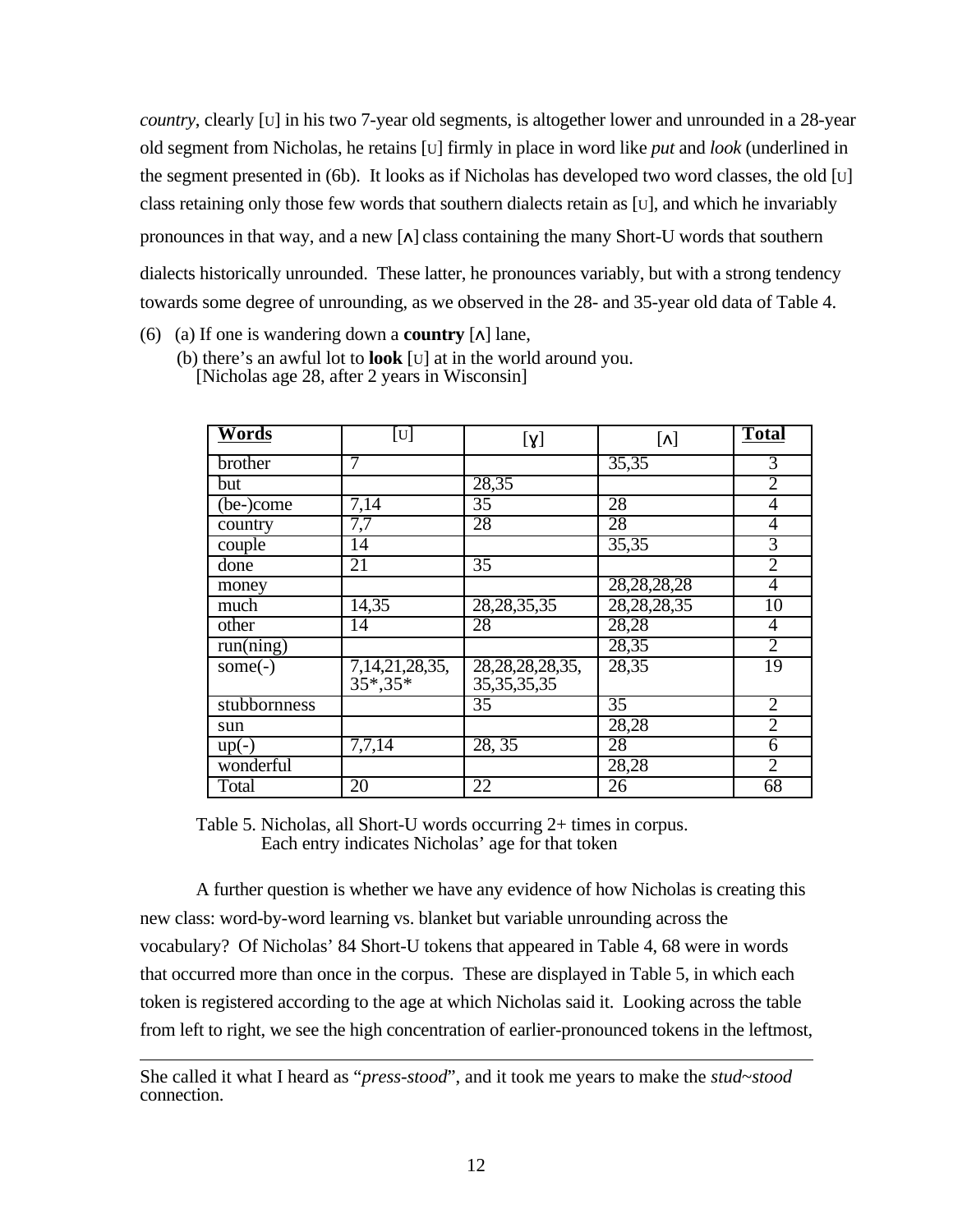rounded column, and note again that no unrounding occurs before age 28 (there is unfortunately very little 21-year old data) But if we look word-by-word, we see that two words at age 28 – *much* and *up* – occur in both the "somewhat rounded" and "unrounded" columns, and that *some* occurs in all three. It seems that variability is the order of the day.

A last point before leaving Nicholas. The question I am posing is whether Nicholas has acquired a binary distinction, and yet I have arrayed the data in three columns. If we consider the intermediate column to still be rounded, we would conclude that although Nicholas has made valiant and very successful efforts to modify his phonetics, he is still a long way from making the categorical distinction.

The case of Neil is even more challenging than that of Nicholas. What is surprising about Neil is the only very slight amount of rounding he shows at age 7, despite having grown up far north of the isogloss we see in Trudgill's map. Were his parents from another dialect area? This we do not know, but he certainly has the Northern Short-A pattern firmly in place, as well as the distinctive Scouse intonation. Whatever the case, the only period in Neil's life when he shows the fully rounded Short-U pattern is in adolescence, when all of his – tantalizingly few – tokens are clearly [U]: 4 out of 4. At 21, when he had been working sporadically as a laborer in London for several years, all his Short-U tokens were fully unrounded and I could detect no trace of his Liverpool intonation, though he retained most of his Short-A as noted above. His extensive interviews at age 28 in Scotland and age 35 in the Shetlands show a vast majority of unrounded tokens, with only about 10% -15% of the tokens slightly rounded.

| <u>Age</u>      | U | [X] | $\Lambda$ | <b>Total</b> |
|-----------------|---|-----|-----------|--------------|
|                 |   |     | −         |              |
|                 |   |     |           |              |
|                 |   |     | .0        |              |
| 28              |   |     |           |              |
| $\overline{35}$ |   |     |           | ັ            |
| Total           |   |     |           | −            |

Table 6. Rounded, intermediate and unrounded Short-U for Neil, all data.

 $\overline{a}$ 

Neil's life as a wanderer, over the many years from when he dropped out of Aberdeen University at age 16 until age his mid thirties, exposed him to a wide variety of dialects and accents. He mentions jobs in construction and as a cook at a youth hostel, as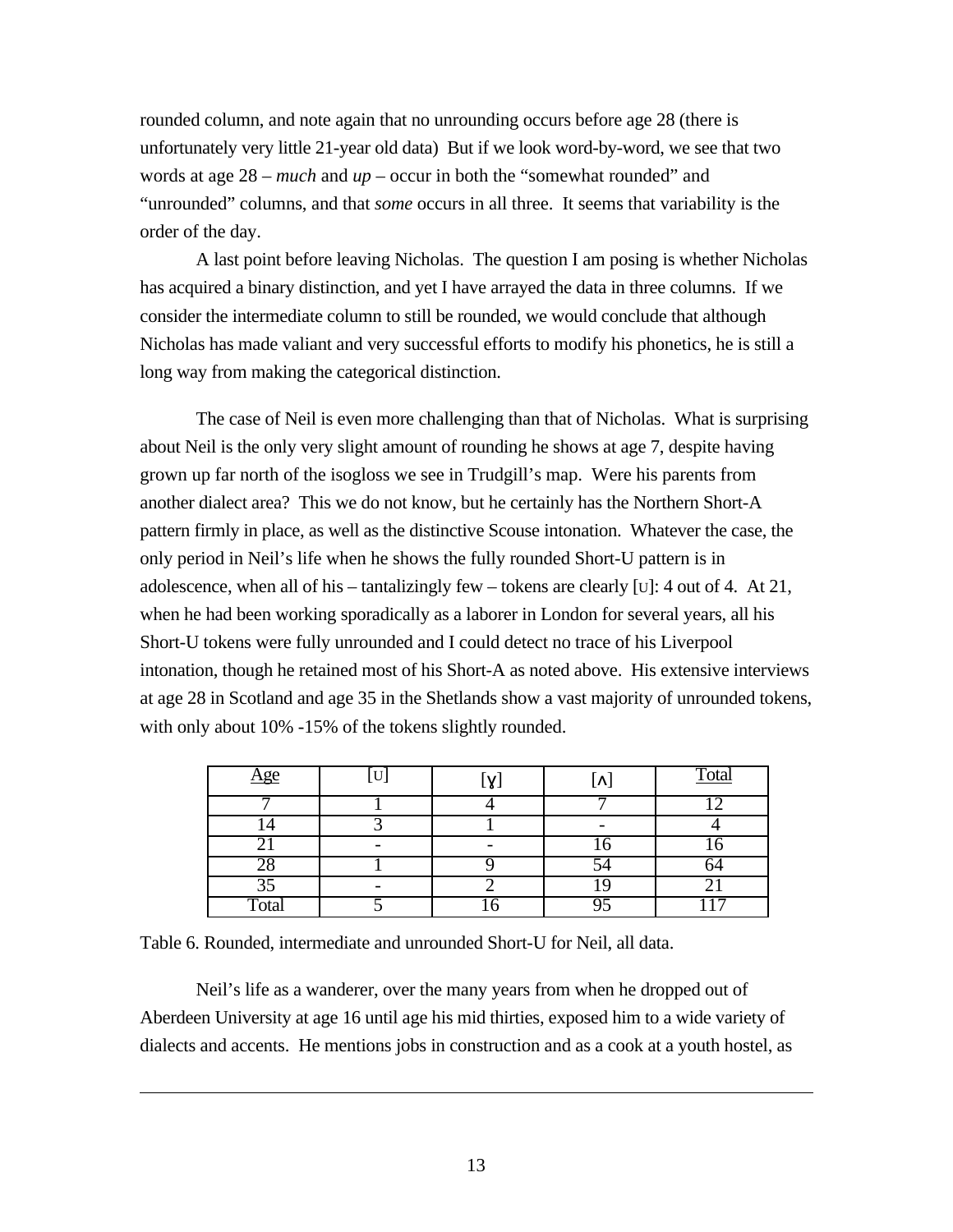well as long periods unemployed, living on public assistance. He retains a very educated and articulate style of speech, but seems to have lost the northern Short-U pattern. Tokens occurring in the "partially rounded" column seem very slightly rounded, perhaps conditioned by adjacent segments like the labials in the words *subject*, *suburb*, and some of the –*body* words. Neil has lived his life from perhaps the age of 13 or 14 on as pretty much of a loner. At 14 he mentions difficulty adjusting to the comprehensive school he had been attending for two years at that time. And though his 14-year old speech pattern sounds very local, he was clearly not anchored socially. In later interviews, he discusses in a forceful and convincing way the alienation he felt growing up in suburbia.

 (7) What my background has given me, --is, um, a sense of just being part, of, um, a very impersonal society. The suburbs are-- the suburbs force this kind of feeling upon somebody . . . if I was living in a bedsit in suburbia, I'd be so miserable I'd feel like cutting my throat. (Neil, age 28, Scotland)

 Perhaps Neil's abandonment of the Short-U pattern, tied to the locus of his painful adolescence, is part of his rejection of an entire life style.

| <b>Words</b>  | $[\mathbf{U}]$ | $[\gamma]$      | $[\Lambda]$         | <b>Total</b>    |
|---------------|----------------|-----------------|---------------------|-----------------|
| come          |                |                 | 7,7,7,28,28,28      | 6               |
| enough        |                | 28              | 21                  | $\frac{2}{3}$   |
| funny         |                |                 | 28,28,28            |                 |
| London        |                |                 | 21,21               |                 |
| love          |                |                 | 21,21               | $\overline{2}$  |
| money         |                |                 | 28, 28, 28, 35      | 4               |
| month         |                |                 | 21,21               | $rac{2}{5}$     |
| much          | 14             | 7               | 28, 35, 35          |                 |
| nothing       | 14             | 28              | 28,28,35            | $\overline{3}$  |
| other         |                |                 | 21, 28, 28, 35      | 4               |
| pub           |                |                 | 28,28,28            | $\overline{3}$  |
| some          |                | $\overline{35}$ | 28, 28, 28, 35      | $\overline{5}$  |
| somebody      |                | $\overline{35}$ | 21, 21, 28, 28, 28, | 10              |
|               |                |                 | 28, 35, 35, 35      |                 |
| something     |                |                 | 21, 28, 28, 28, 28, | $\overline{11}$ |
|               |                |                 | 28, 28, 35, 35, 35, |                 |
|               |                |                 | 35                  |                 |
| some(where/ti |                | 7,7             | 28, 28, 28, 28, 28, | 8               |
| mes)          |                |                 | 28                  |                 |
| subjects      |                |                 | 28,28               | $\overline{2}$  |
| suburb(s)     |                | 28              | 28,28               | $\overline{3}$  |
| un-           |                | 7               | 28, 28, 28, 28, 28, | 9               |
|               |                |                 | 28,28,28            |                 |
| up            | 7,14,14        | 28, 35          | 28,28,35            | $\overline{6}$  |
| $wonder(-)$   |                |                 | 28,28,28            | $\overline{3}$  |
| Total         | 4              | 8               | 82                  | 94              |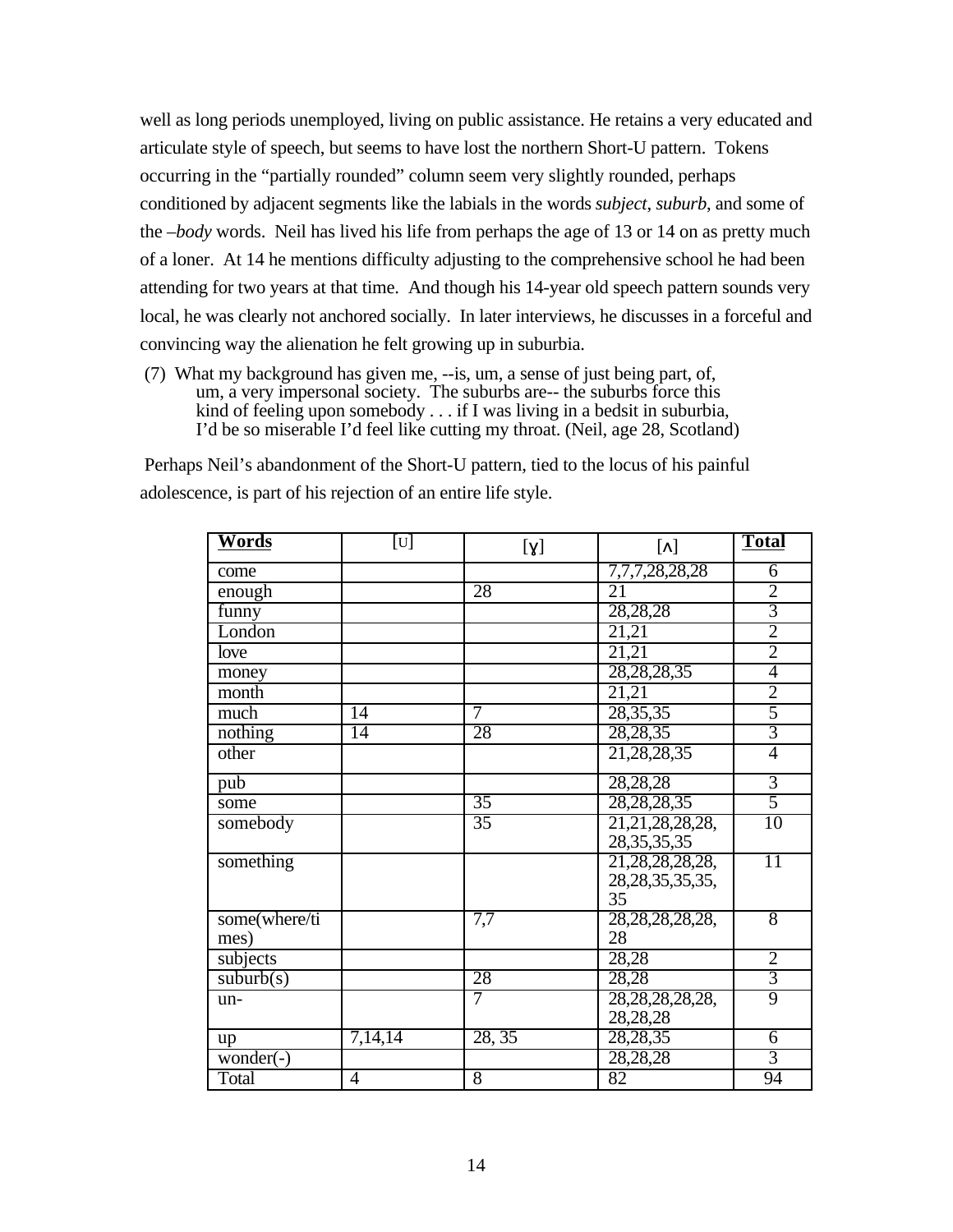Table 7. Neil, all Short-U words occurring 2+ times in corpus. Each entry indicates Neil's age for that token.

If we compare the behavior of Nicholas and Neil over the 28-year span with respect to Short-U, we see two quite different patterns. As adults, both of these speakers appear to virtually abandon their earlier phonetics of Short-U, and both appear, amazingly, to have correctly identified the Short-U class in that neither uses any hypercorrection. But there the similarities end. As shown in Figure 3, Nicholas displays a categorically rounded form through age 28, but by at age 28 there is a sharp departure from this pattern. Intermediate and unrounded tokens dominate at both later ages, with a slight preference for the intermediate form, reminiscent of the Fenland adolescents studied by Britain (1997, 2000). In contrast, Neil shows erratic behavior in childhood, with an adolescent spike in rounded pronunciations at age 14 (see Figure 4). From age 21 on, Neil has an almost categorical use of a completely unrounded pronunciation.



Figure 3. Percentage of Nicholas' Short-U tokens pronounced as rounded, intermediate and unrounded, age  $7 - 35$ .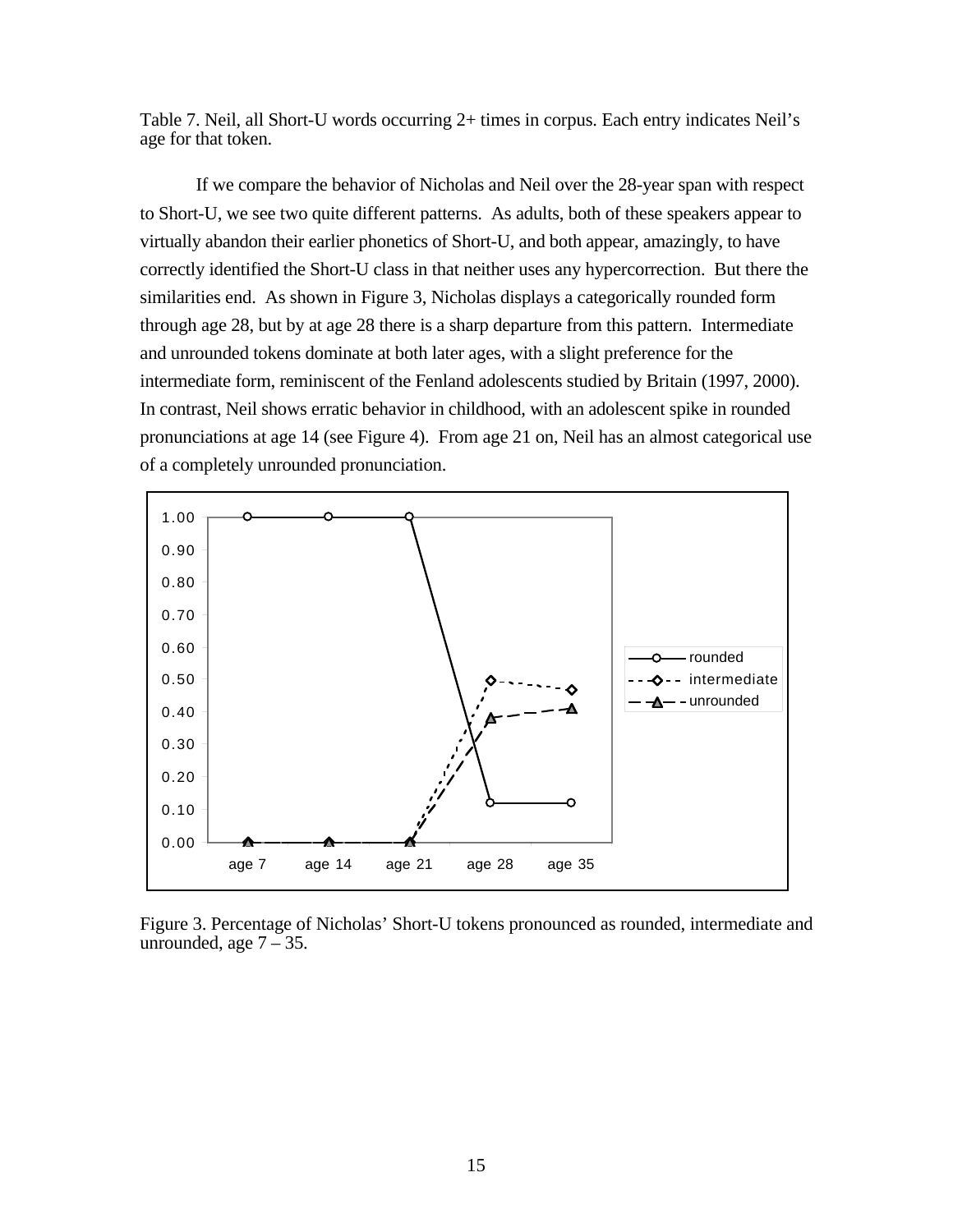

Figure 4. Percentage of Neil's Short-U tokens pronounced as rounded, intermediate and unrounded, age  $7 - 35$ .

#### **4.0 Conclusions: broader implications of the comparison of Broad-A and Short-U.**

We are now in a position to compare the fate of the two Northern phonemes, and we have seen that they fare very differently, both from each other and in the speech of the two individuals we have been following. Before summarizing these results, let us consider Trudgill's presentation of the situation, which he presents on the basis of his own casual observations noting that at the time of writing, the situation had "not yet been studied in any systematic way" (Trudgill 1986:18). His view of the British situation involves a consideration of the same two vowels we have been dealing with, beginning with a presentation of how speakers of the two dialects stereotype each other:

"In England, 'Northerners' are stereotyped by 'Southerners' as saying *butter* etc. as /bUt $\Theta$ / rather than /b $\triangle$ t $\Theta$ /, and as saying /dæns/ rather than /da:ns/. 'Southerners', on the other hand, are stereotyped by 'Northerners' as saying /dæns/ rather than /da:ns/, while the pronunciation of *butter* appears to be of relatively little significance and is rarely commented on. It is therefore interesting to note that Northerners moving to the South and accommodating to Southern speech usually modify butter /bUt $\Theta$ / to / b $\Lambda$ t $\Theta$ / or at least to / b $\Theta$ t $\Theta$ , but much less rarely modify /d $\Theta$ ens/ to /da:ns/ ." (ibid)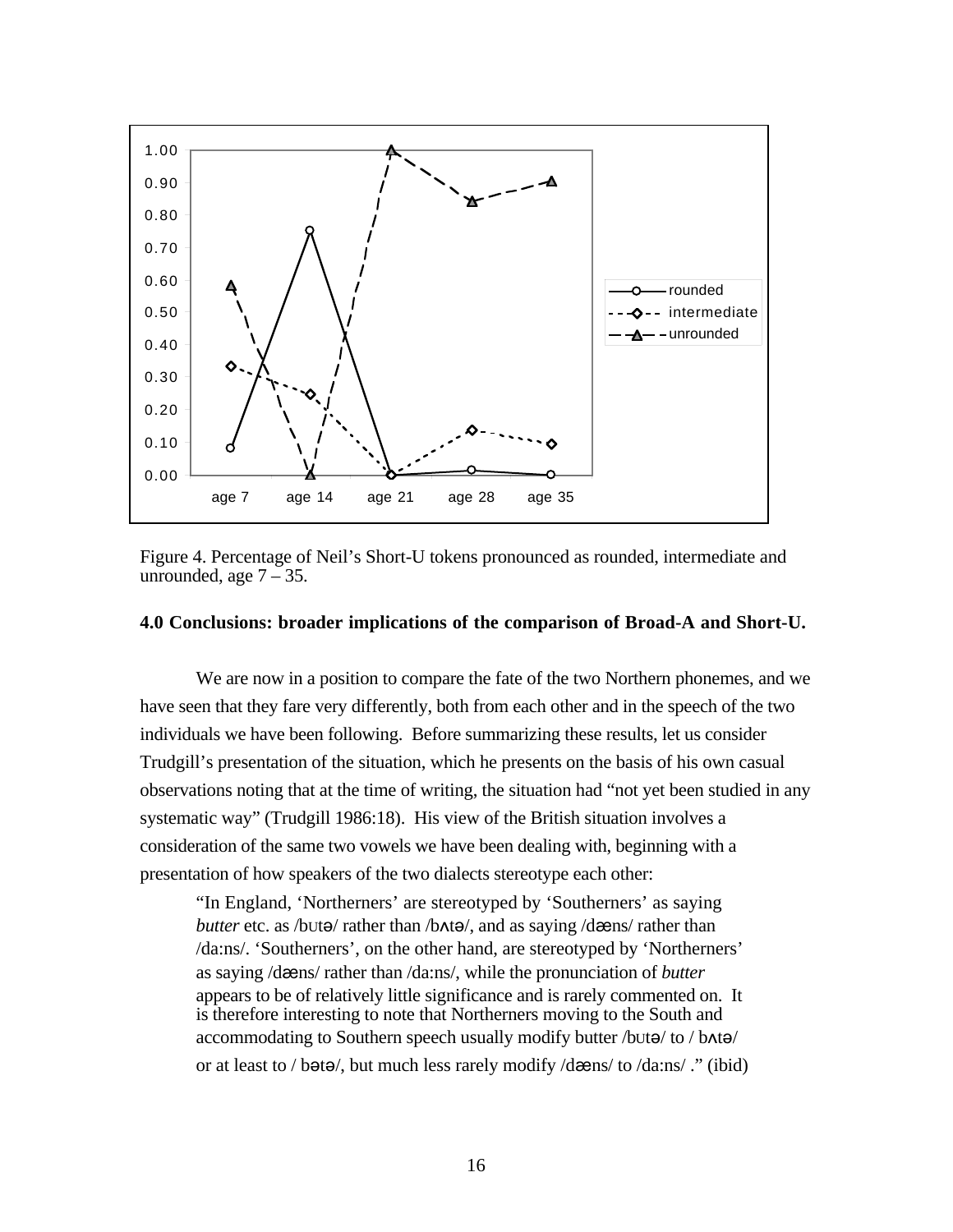Taken as a prediction of what Neil and Nicholas would do, Trudgill's characterization is remarkably accurate in the case of Nicholas. Nicholas modifies Short-A little if at all, but he has massively altered his phonetics in the pronunciation of Short-U. Trudgill interprets this differential as a consequence of the differential social meaning of the two vowels as explained in the passage above: Short-A is of social (regional) significance to Northerners, but not Short-U. Trudgill thus goes on to say:

"Many Northerners, it seems, would rather drop dead than say /da:ns/, the stereotype that this is a Southern form is again *too strong*" (ibid, emphasis in the original).

In other words, Short-U, not being salient to Northern speakers, is available for phonetic adjustment at no social cost. Since both Neil and Nicholas have largely abandoned their Northern Short-U phonetics, Trudgill's prediction seems right on target in this case. Neil has made a more radical change; Nicholas a more modest adjustment in his predominant use of an intermediate form, but both have indeed changed. We are left with the mystery of how these speakers have succeeded in unmerging their previous merged Short-U category. It is one thing to alter a phonetic target; it is a linguistically and cognitively more complex operation to differentially alter different lexical items originally merged in one category. A word-by-word learning process such as that suggested by Trudgill would seem the most likely path, yet we do not have evidence of this in the data we have been able to examine here.

As far as Trudgill's prediction for Short-A is concerned, Nicholas, but not Neil, may qualify as one of the "many Northerners" who would drop dead rather than say /da:ns/. Neil, however, seems to have adopted this pattern since the time he went to London at about age 17. In the case of Short A, it would be difficult to imagine the learning process involved in acquiring the new pattern as anything other than the transfer of individual lexical items into the class in which a Northern speaker would already have *palm, can't, father* etc. Once again, no hypercorrections were found in Neil's speech for Short- $A^6$ . One could certainly make a case for Neil's pattern confirming Trudgill's interpretation, rather than putting into question. Neil is clearly a speaker who is not at pains to affirm his Northern identity. And yet, in the excited and spontaneous reaction to a near-mishap on stage, speaking to a local Shetlander with whom he shares a the Northern Short-A pattern, Neil uses two tokens of Short-A within a very short utterance (example (1) above). And with Nicholas, who has

 $\overline{a}$ 

<sup>&</sup>lt;sup>6</sup> My years of listening to American productions of Gilbert and Sullivan have provided ample evidence of hypercorrection with respect to Short-A. An American chorus may render a creditable Broad-A pronunciation of, e.g., *class*, in "Bow, bow ye lower middle classes" and yet not restrain itself from hypercorrectly inserting the same vowel in, say, "At **classical** Monday Pops."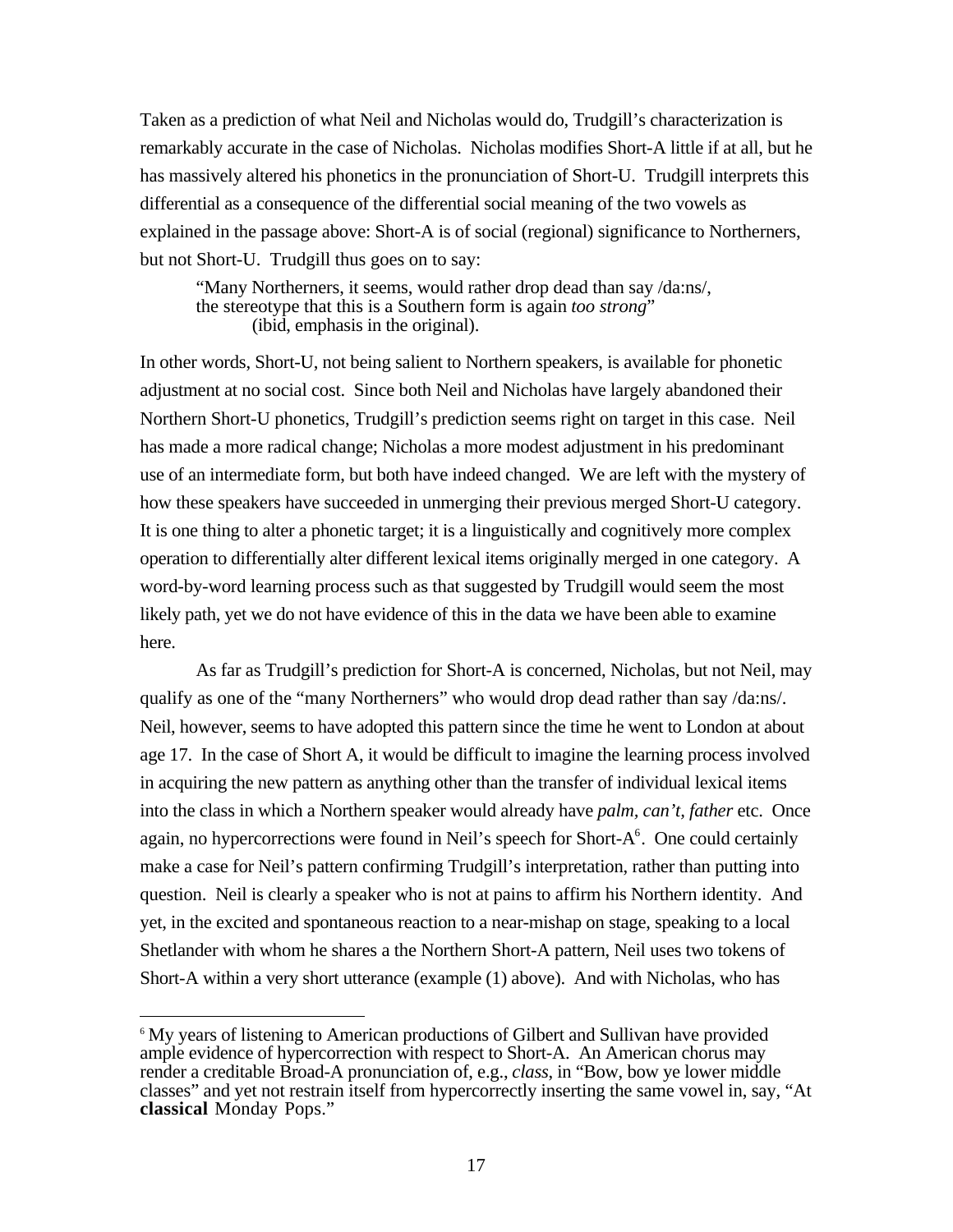largely abandoned his original Short-U phonetics, we suddenly hear two fully rounded Short-U tokens when, at age 35, he is asked how he felt when, as a child, he came to understand that his baby brother was deaf. With a choked voice and tears in his eyes, Nicholas says:

(8) I just sort of desperately was hoping it wouldn't be true, you know that **somehow** [U] you know, **some** [U] sort of miracle would happen.

I do not think that the occurrence of the two Northern forms for each of Neil and Nicholas at these particular emotional moments is an accident, and yet, I believe we are far from fully understanding the three issues I see as being involved:

- 1. to what extent different phonological or phonetic features carry differential social meaning;
- 2. the degree to which speakers are conscious of such phonetic variation; and
- 3. the extent to which speakers can control this kind of variation in their speech production.

One issue, however, seems to be resolved by the speech production of Nicholas and Neil over this 28-year span of their lives, and that is the question posed at the beginning of this paper in connection with the glottal stop in Glasgow: how plausible is it that speakers might alter their phonetics over the course of their lives? And secondarily, what are implications can we draw in terms of age grading vs. apparent time interpretations of synchronic distributions? First, it is clear that these two speakers have made some significant phonetic, and possibly phonemic, alterations to their speech after adolescence. Such data confirm the plausibility of age grading as a viable interpretation, but tell us little about the probability that such an interpretation would be the correct one in any particular case.

Both Nicholas and Neil have had unusual personal histories, and the fact that they have made significant alterations to the linguistic systems of their childhood and early adolescent days is an important psycholinguistic observation on the possibilities vs. the limits of individual malleability. But the social fact is that most people do not have such unique personal histories. The individual achievements of Neil and Nicholas are the products of the special social histories of these individuals who are, in spite of their unique personalities, recognizable social types. Neil and Nicholas represent remarkable trajectories of individual linguistic enterprise, and remind us that our generalizations about the speech community are not intended to set limits to what any individual can do in the way of language learning. Even in considering the phonetic changes they have made, we must remember that neither has somehow made himself over linguistically, such that he would under any circumstance be taken as a speaker of a different dialect. Lastly, we must also remember that these two men represent the exceptional individuals that can only be seen as exceptional against a backdrop of the stable social fact that most individuals do not alter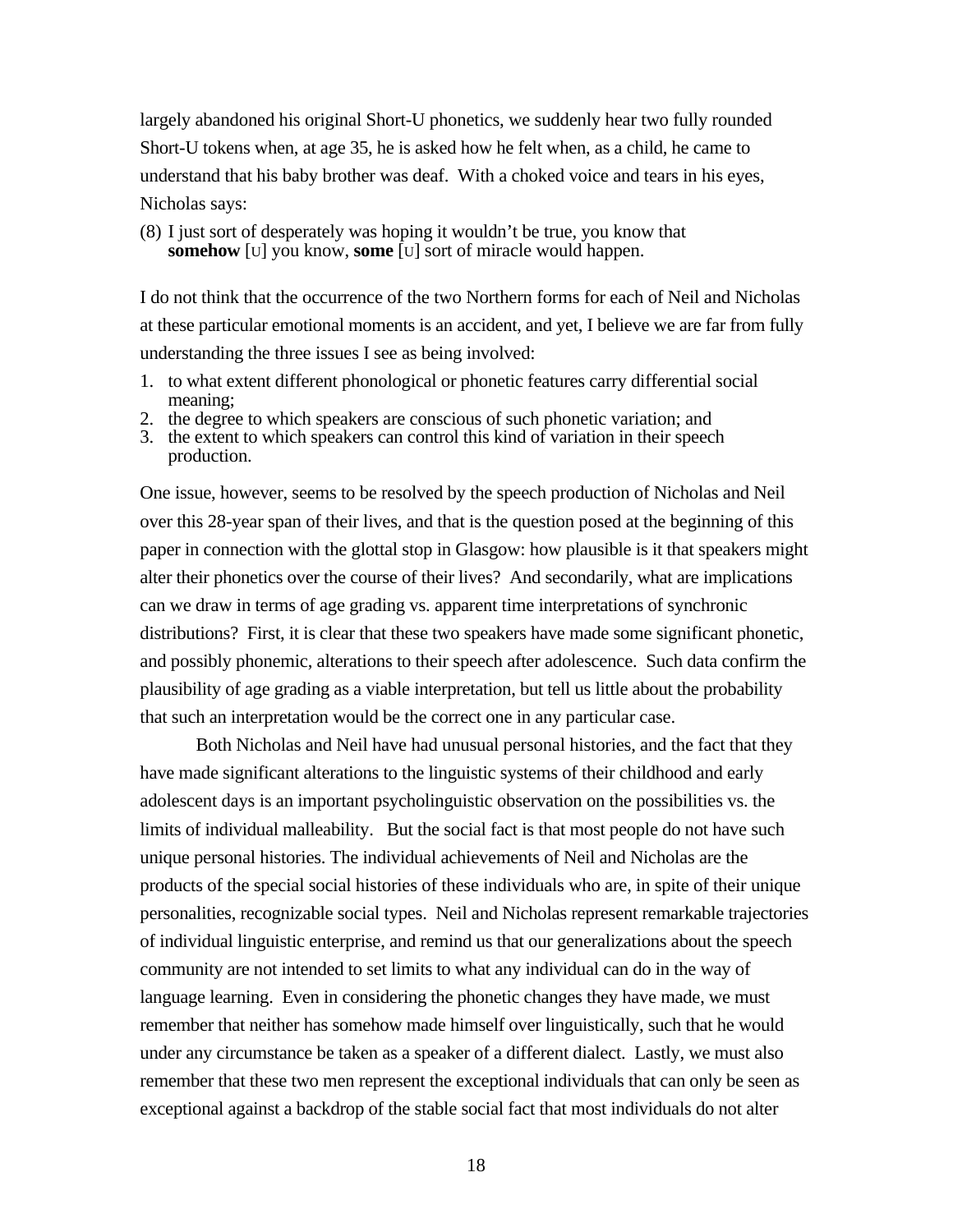their phonetic systems over their lifetimes. Brink and Lund (1975, 1979) show remarkable stability among the Danish speakers they investigated over many decades, and Sankoff, Blondeau & Charity (2002) also show that change is the exception rather than the rule in a 24-year study of the same Montreal French speakers.

What are the implications of the present findings for the apparent time interpretation of age-graded data? In the 35 years since quantitative methodology was developed for the study of language change in progress, the few longitudinal studies have all shown a combination of age grading and real time effects. Labov 1994 reviews four real-time replications of earlier work: Hermann's restudy of Gauchat's research in Charmey, Switzerland; Fowler's replication of Labov's Department Store study in New York City; and new work by Cedergren and Trudgill on Panama City and Norwich respectively. In all cases, results showed real time change in the community on a majority of the variables that had been studied initially, but also showed some changes that looked like the result of individuals modifying some of their phonological patterns as they grew older, i.e. age grading. My own assessment is that apparent time, as well as the critical period for language acquisition, are both hypotheses well grounded in a substantial body of research. In both cases, they can guide longitudinal research, designed to refine and deepen our understanding of exactly how language change and variation plays out over the life course of individuals and of speech communities.

## References cited

Apted, Michael. 1964 –1992. "7 Up", "21 Up", "28 and Up", "35 and Up" [films].

Brink, Lars, & Jørn Lund. 1975. Dansk Rigsmål I-II. Lydudviklingen siden 1840 med særligt henblink på sociolekterne i København. [Standard Danish I-II. The phonetic development since 1840 with special regard to the sociolects in Copenhagen.] Copenhagen: Gyldendal.

\_\_\_\_\_\_\_\_. 1979. Social factors in the sound changes of modern Danish. Proceedings of the Ninth International Congress of Phonetic Sciences. Copenhagen: University of Copenhagen. Volume II. Pp. 196-203.

Britain, David. 1997. Dialect contact, focusing and phonological rule complexity: the koinesation of Fenland English. In C. Boberg, M. Meyerhoff & S. Strassel, eds., A Selection of Papers from NWAVE 25. Special issue of University of Pennsylvania Working Papers in Linguistics 4:141-70.

\_\_\_\_\_\_\_\_. 2002. Space and spatial diffusion. In Chambers, J.K., Peter Trudgill, and Natalie Schilling-Estes, eds., *The Handbook of Language Variation and Change*, Oxford: Blackwell, pp.603-637.

Chambers, J.K. 1992. Dialect acquisition. Language 68:673-705.